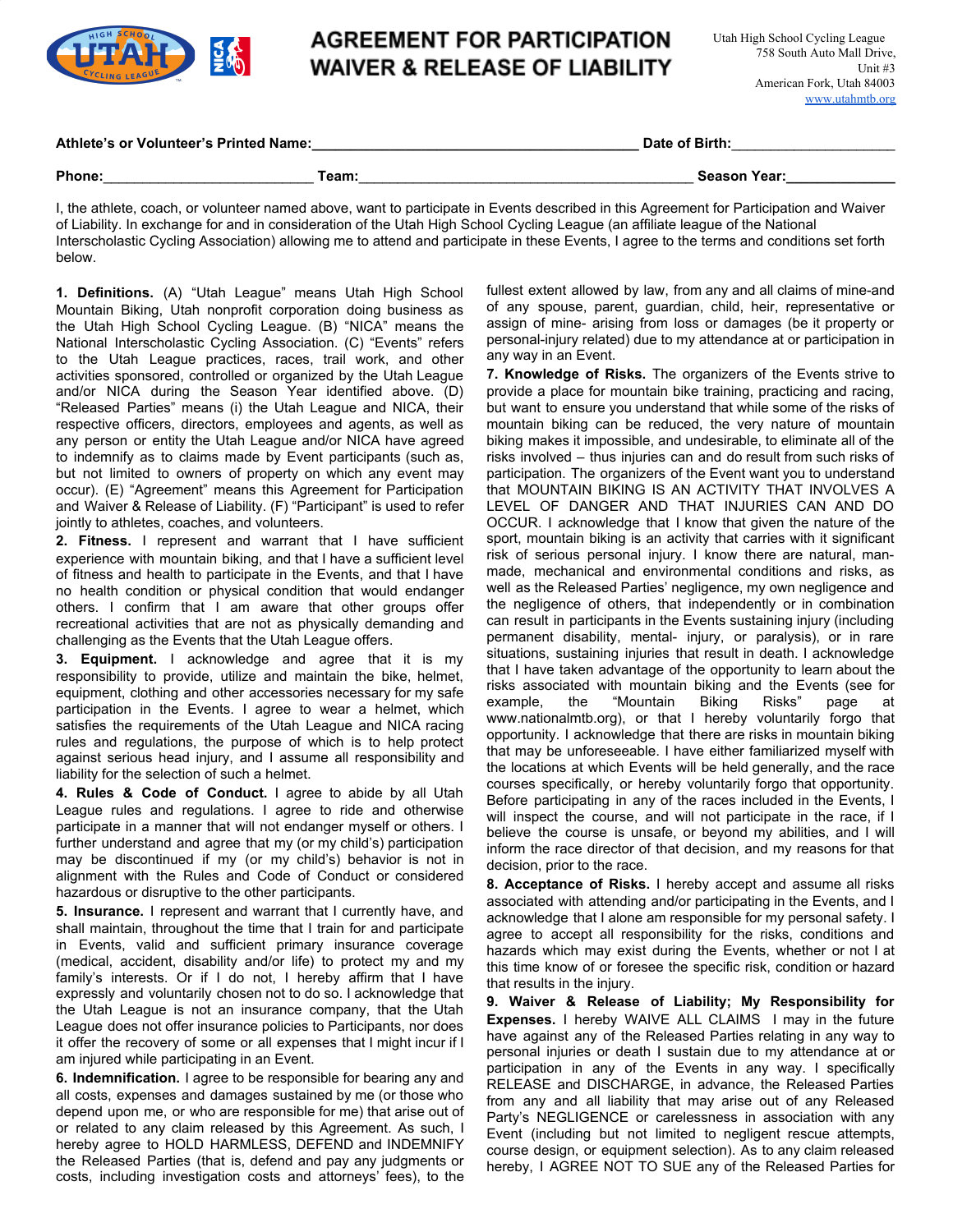

## **AGREEMENT FOR PARTICIPATION WAIVER & RELEASE OF LIABILITY**

such released claims. I agree to be personally responsible for any costs, expenses or damages arising out of or related to such released claims.

**10. Property Damage Waiver.** I alone am responsible for my personal belongings, including breakage or loss of bikes and other equipment that I bring to an Event. I hereby WAIVE, in advance, ALL CLAIMS for loss, theft or damage to any property owned or controlled by me, that I may in the future have against the Released Parties, relating in any way to an Event and either of the following: (a) my choosing to park any vehicle owned or controlled by me in any areas owned or controlled by Released Party; and (b) my choosing to give possession of any of my personal belongings to any agent or volunteer of Released Party. This waiver, release and discharge of property damage claims includes, but is not limited to, claims arising out of the NEGLIGENCE of the Released Parties.

**11. Media, Photo & Data Release.** I give my permission for NICA, The Utah High School Cycling League and outside media agents (newspapers, television, etc.) to take photographs, video, and otherwise document my child involved in the activities of this program. I give permission for any photographs or video material of my child to be used in publicity about the program and organization (website, promotional materials, newspaper, magazine articles, etc.).

I give my permission for my son/daughter to **participate in NICA/LEAGUE surveys**, both online and in print, for the purpose of collecting information about the program, participants, and the impact mountain biking and the League is having on high school youth.

**12. Choice & Negotiation.** I enter into this Agreement of my own free will, and acknowledge that I have choices relating to participation or non- participation on the Events. I acknowledge that if I do not want to accept these terms and conditions, I can choose to forgo participation in the Events, I can choose to participate in mountain bike or other recreational activities offered by organizations that are separate from the Utah League, or I can choose not to participate in any mountain bike-related activity.

**13. Acknowledgements.** I acknowledge and represent that: (A)I have read this entire Agreement for Participation, and Waiver & Release of liability; (B) I understand the terms and condition; (C) I understand that by signing below, I am giving up important legal rights that I might otherwise have; and (D) I am entering into this Agreement and I am choosing to participate in the Events of my own free will and choosing.

**14. Binding Effect and Governing Law.** All terms and conditions of this Agreement are binding on me, and any spouse, parent, guardian, heir, executor, assign or success of mine (collectively "Successors"). I hereby waive and release, to the maximum extent permitted by law, any and all claims that may in the future belong to any Successor arising out of my attendance at or participation in the Events. Any disputes arising out of this Agreement to Participate and Release of Liability shall be resolved under Utah law and in a venue of competent jurisdiction located within the State of Utah.

**15. Truth.** I further represent that all information I provide as part of the registration process or other processes for participation in the Events is true and accurate.

**16. Severability.** I understand that this Agreement is intended to be as broad and inclusive as permitted by the laws of the State of Utah and that if any portion here of is held invalid, it is agreed that the balance shall, notwithstanding, continue in full legal force and effect.

**17. Entire Agreement.** This written Agreement contains the only agreements, promises, terms or conditions between the parties with respect to the Agreements' subject matter. This Agreement supersedes any previous oral or written statements, promises or agreements. This Agreement may not be modified without the written authorization of an Officer or Director of the Utah League.

### **ADULT PARTICIPANT ACCEPTANCE (COACHES)**

**I have read the above carefully before signing and understand its terms, including the substantial legal rights that I am giving up.**

**\_\_\_\_\_\_\_\_\_\_\_\_\_\_\_\_\_\_\_\_\_\_\_\_\_\_\_\_\_\_\_\_\_\_\_\_\_\_\_\_\_\_ \_\_\_\_\_\_\_\_\_\_\_\_\_\_\_\_\_\_\_\_\_\_\_\_\_\_\_\_\_\_\_\_\_\_\_\_\_\_\_\_\_ \_\_\_\_\_\_\_\_\_\_\_\_\_\_\_\_\_\_\_\_\_**

Signature of Participant **Printed Name** Printed Name **Date** Date

### **PARENT/LEGAL GUARDIAN CONSENT, REPRESENTATIONS AND AGREEMENTS (INCLUDING INDEMNIFICATION AND LIABILITY WAIVER & RELEASE)**

I am the parent or legal guardian of the Participant named above and I am 18 years of age or older. I represent and agree that: (1) I have the legal right to enter into the above Agreement on behalf of the Participant; (2) I hereby consent to and agree to, on Participant's behalf, all of the above terms and conditions in the above Agreement; (3) I agree, under the same terms as those described above for the Participant, to HOLD HARMLESS, DEFEND AND INDEMNIFY the Released Parties from any and all claims of mine or the Participant, as well as claims of my spouse, heirs, representatives or assigns, arising or allegedly arising from loss or damage (be it personal injury, property damage, or any other type of loss or damage) due the Participant's attendance at or participation in any of the Events described above; and (4) I hereby WAIVE, RELEASE and DISCHARGE any and all future claims that I or the Participant may have, related the Participant's attendance at or participation in the Events, for harm alleged to have been caused by a Released Party, under the same terms as those described above for the Participant. The parent/legal guardian agrees to undertake all duties and responsibilities to educate, control, and protect the Participant from all the risks involved in the Events. The parent/legal guardian agrees to make all decisions concerning the Participant's participation in the Events. The parent/legal guardian agrees to pay all medical bills incurred by the Participant and waives all rights of subrogation against the Released Parties. The parent/legal guardian agrees that the signature of one parent/legal guardian binds both.